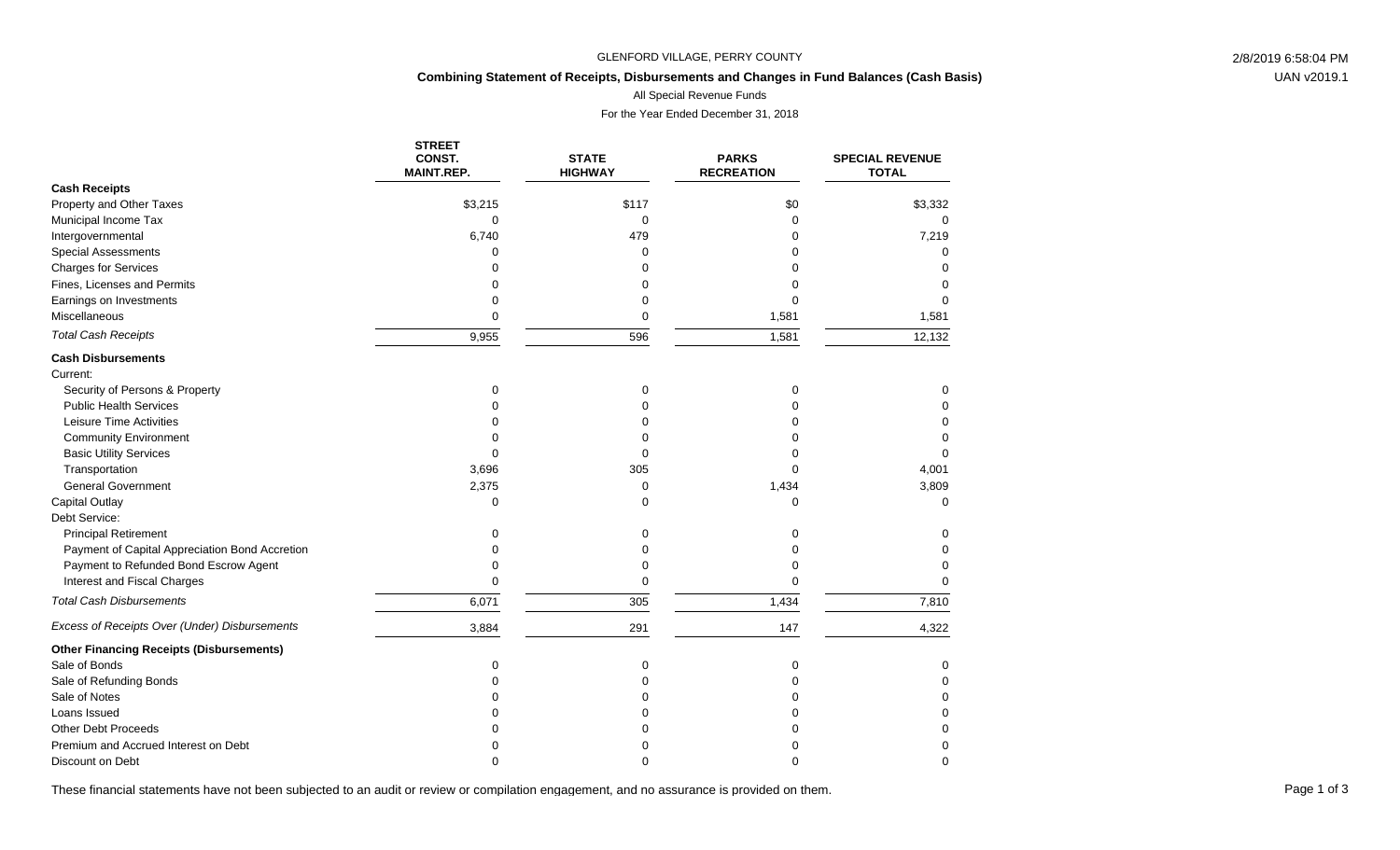### GLENFORD VILLAGE, PERRY COUNTY 2/8/2019 6:58:04 PM

# **Combining Statement of Receipts, Disbursements and Changes in Fund Balances (Cash Basis)**

All Special Revenue Funds

For the Year Ended December 31, 2018

|                                                       | <b>STREET</b><br>CONST.<br><b>MAINT.REP.</b> | <b>STATE</b><br><b>HIGHWAY</b> | <b>PARKS</b><br><b>RECREATION</b> | <b>SPECIAL REVENUE</b><br><b>TOTAL</b> |
|-------------------------------------------------------|----------------------------------------------|--------------------------------|-----------------------------------|----------------------------------------|
| Payment to Refunded Bond Escrow Agent                 |                                              |                                |                                   |                                        |
| Sale of Capital Assets                                |                                              |                                |                                   |                                        |
| Transfers In                                          |                                              |                                |                                   |                                        |
| <b>Transfers Out</b>                                  |                                              |                                |                                   |                                        |
| Advances In                                           |                                              |                                |                                   |                                        |
| Advances Out                                          |                                              |                                |                                   |                                        |
| <b>Other Financing Sources</b>                        |                                              |                                |                                   |                                        |
| Other Financing Uses                                  |                                              |                                |                                   |                                        |
| <b>Total Other Financing Receipts (Disbursements)</b> | 0                                            |                                |                                   |                                        |
| Special Item                                          | n                                            |                                |                                   |                                        |
| <b>Extraordinary Item</b>                             |                                              |                                |                                   |                                        |
| Net Change in Fund Cash Balances                      | 3,884                                        | 291                            | 147                               | 4,322                                  |
| Fund Cash Balances, January 1                         | 15,722                                       | 11,238                         | 6,597                             | 33,557                                 |
| Fund Cash Balances, December 31                       |                                              |                                |                                   |                                        |
| Nonspendable                                          |                                              |                                |                                   |                                        |
| Restricted                                            | 19,606                                       | 11,529                         |                                   | 31,135                                 |
| Committed                                             |                                              |                                | 6,744                             | 6,744                                  |
| Assigned                                              |                                              |                                |                                   |                                        |
| Unassigned (Deficit)                                  |                                              |                                |                                   |                                        |
| Fund Cash Balances, December 31                       | \$19,606                                     | \$11,529                       | \$6,744                           | \$37,879                               |